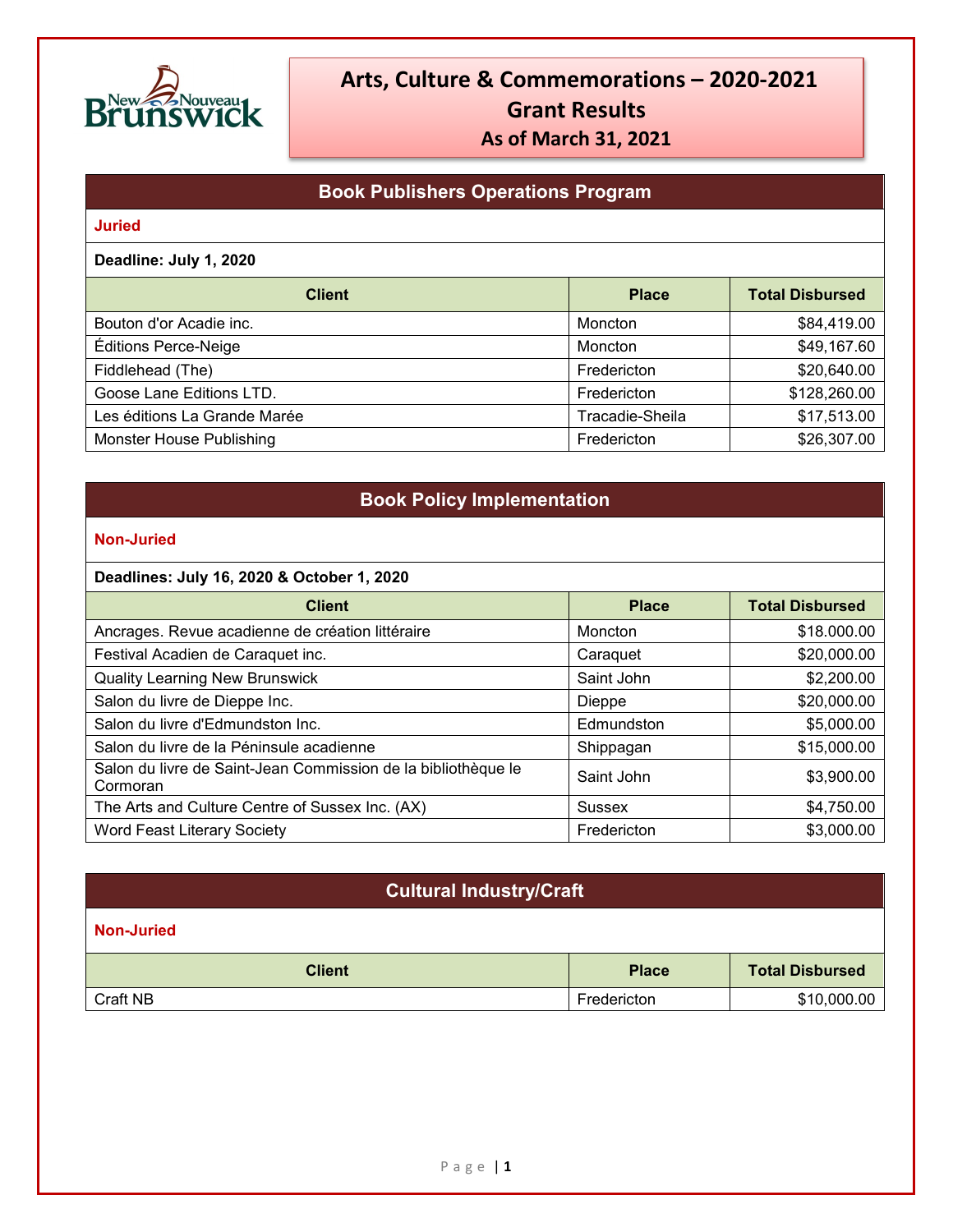

### **Film – Production Program**

#### **Non-Juried**

#### **Deadline: June 19, 2020**

| <b>Client</b>                                   | <b>Place</b>       | <b>Total Disbursed</b> |
|-------------------------------------------------|--------------------|------------------------|
| 606913 NB Ltée (Bellefeuille Productions)       | Moncton            | \$162,000.00           |
| 624376 NB Inc. (Flower Power Production Inc.)   | Fredericton        | \$23,715.00            |
| 653461 NB Inc. (Productions du Milieu Inc.)     | Moncton            | \$40,320.00            |
| 658235 NB Inc. (Hemings Films Ltd.)             | Saint John         | \$300,000.00           |
| 685952 NB Inc. (Loogaroo)                       | Miramichi          | \$170,500.00           |
| 698700 NB Inc. (Productions Appalaches)         | <b>Baker Brook</b> | \$8,500.00             |
| 701277 NB Inc. (Jewelwing Pictures Ltd.)        | Fredericton        | \$109,680.00           |
| 711212 NB Inc. (Botsford Media Inc.)            | Moncton            | \$149,300.00           |
| 716036 NB Inc. (Productions l'Entrepôt)         | Dieppe             | \$93,810.00            |
| 716077 NB Inc. (Mozus Productions)              | Moncton            | \$800,000.00           |
| 718839 NB Inc. (Techno S Productions)           | Moncton            | \$133,611.00           |
| 719011 NB Inc. (Lil Glooscap1 Productions Inc.) | Miramichi          | \$199,600.00           |
| Les Moon Tunes                                  | Dieppe             | \$7,500.00             |

## **Film – Development Program**

| <b>Client</b>                             | <b>Place</b> | <b>Total Disbursed</b> |
|-------------------------------------------|--------------|------------------------|
| 513864 NB Inc. (Mozus Productions)        | Moncton      | \$7,196.00             |
| 606913 NB Ltée (Bellefeuille Productions) | Moncton      | \$10,360.00            |
| 658235 NB Inc. (Hemmings Films Ltd.)      | Saint John   | \$30,000.00            |
| Francine Hébert                           | Cocagne      | \$4,500.00             |
| Red Lama Media                            | Moncton      | \$21,210.00            |
| Shore Road Pictures Inc.                  | Fredericton  | \$7,414.00             |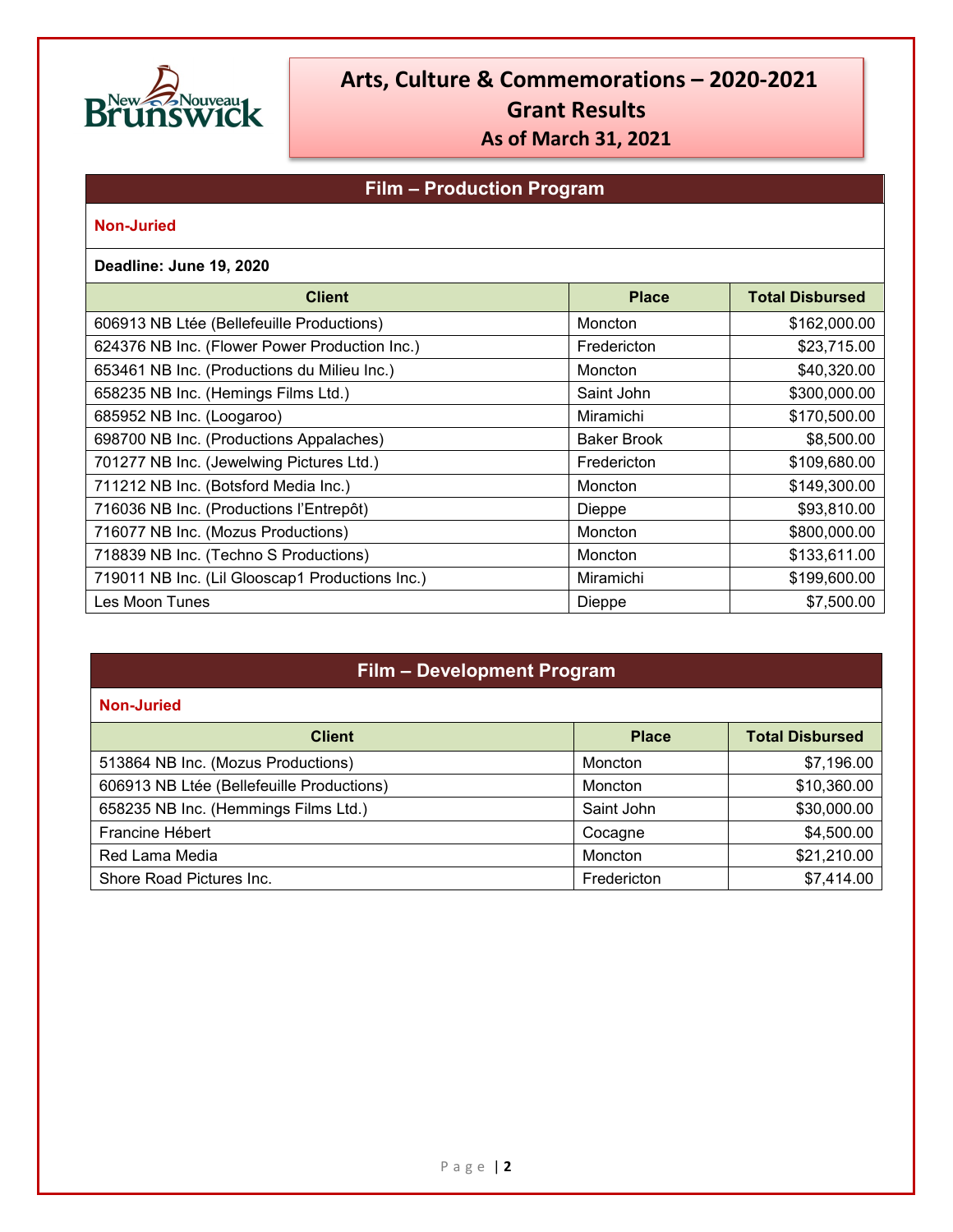

### **New Brunswick/Québec Cultural Cooperation Program**

#### **Co-assessed (NB/Québec)**

#### **Deadline: July 31, 2020**

| <b>Client</b>                                                  | <b>Place</b>   | <b>Total Disbursed</b> |
|----------------------------------------------------------------|----------------|------------------------|
| Centre d'Action Artistique inc. a/s Agence de Gestion des Arts | Sackville      | \$1,005.00             |
| Centre des arts La Petite Église d'Edmundston                  | Edmundston     | \$7,000.00             |
| Conseil provincial des sociétés culturelles                    | Moncton        | \$4,000.00             |
| Festival littéraire international Northrop Frye                | <b>Moncton</b> | \$2,085.00             |
| Film Zone Inc. (FICFA)                                         | Moncton        | \$6,500.00             |
| Fondation Québec Cinéma                                        |                | \$6,500.00             |
| Fredericton Playhouse Inc.                                     | Fredericton    | \$5,300.00             |
| L'Institut Canadien de Québec                                  |                | \$4,780.00             |
| L'Orchestre philharmonique du Haut-Saint-Jean inc. (OPHSJ)     | Saint-Leonard  | \$4,500.00             |
| Productions DansEncorps Inc. (Les)                             | Moncton        | \$3,500.00             |
| Salon du livre de Dieppe Inc.                                  | Dieppe         | \$4,000.00             |
| <b>Promotional Travel Assistance</b>                           |                |                        |

**Non-Juried**

**Client Place Place Total Disbursed** 

### **Operational Program**

#### **Juried**

**Deadline: April 26, 2020**

| <b>Client</b>                                                               | <b>Place</b>  | <b>Total Disbursed</b> |
|-----------------------------------------------------------------------------|---------------|------------------------|
| Andrew and Laura McCain Art Gallery                                         | Florenceville | \$12,000.00            |
| ArtsLinkNB Interdisciplinary Arts Association of N.B. (IAANB)               | Saint John    | \$82,400.00            |
| Association acadienne des artistes professionnel.le.s. du N.-B.<br>(AAAPNB) | Moncton       | \$90,000.00            |
| Atelier Estampe Imago Inc.                                                  | Moncton       | \$29,500.00            |
| Atlantic Ballet of Canada                                                   | Moncton       | \$315,000.00           |
| <b>Atlantic Presenters Association</b>                                      |               | \$12,000.00            |
| Centre Culturel Aberdeen                                                    | Moncton       | \$30,000.00            |
| Centre des arts la petite église d'Edmundston inc.                          | Edmundston    | \$15,000.00            |
| Charlotte Street Arts Centre (Fredericton Arts and Learning Inc.)           | Fredericton   | \$30,000.00            |
| Choeur Louisbourg inc.                                                      | Bertrand      | \$22,000.00            |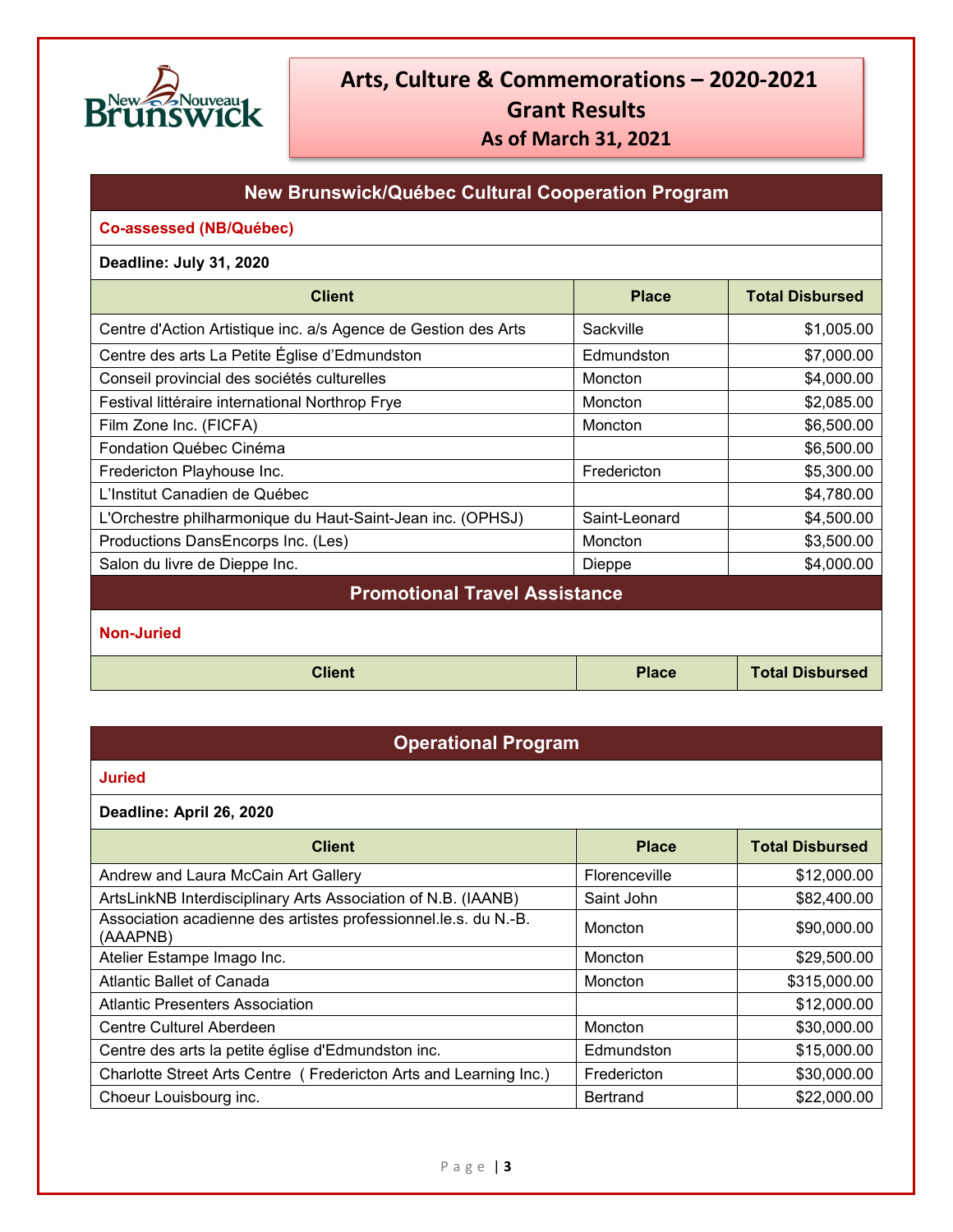

| <b>Operational Program (continuation)</b>                       |                   |              |
|-----------------------------------------------------------------|-------------------|--------------|
| Circus Stella Inc.                                              | Dieppe            | \$17,000.00  |
| <b>Connection Dance Works</b>                                   | Saint John        | \$9,450.00   |
| <b>Connexion ARC</b>                                            | Fredericton       | \$40,000.00  |
| Conseil provincial des sociétés culturelles                     | Moncton           | \$32,679.00  |
| Craft NB                                                        | Fredericton       | \$60,000.00  |
| <b>Debut Atlantic Society</b>                                   |                   | \$9,500.00   |
| Festival littéraire international Northrop Frye                 | Moncton           | \$30,000.00  |
| Film Zone Inc. (FICFA)                                          | Moncton           | \$55,000.00  |
| Galerie d'art Louise-et-Reuben-Cohen de l'université de Moncton | Moncton           | \$30,000.00  |
| Galerie Sans Nom Coop Ltée                                      | Moncton           | \$44,000.00  |
| Jeunesses Musicales du Nouveau-Brunswick                        | Saint-Jacques     | \$7,830.00   |
| Motion Ensemble Inc.                                            | Saint John        | \$13,550.00  |
| Music/Musique NB (MNB)                                          | Moncton           | \$105,000.00 |
| <b>New Brunswick Choral Federation</b>                          | Fredericton       | \$13,885.00  |
| New Brunswick Federation of Music Festivals                     | Somerville        | \$30,672.00  |
| New Brunswick Filmmakers' Co-operative Ltd.                     | Fredericton       | \$34,000.00  |
| New Brunswick Youth Orchestra Inc. (NBYO)                       | Moncton           | \$79,928.00  |
| NotaBle Acts Theatre Company (The)                              | Fredericton       | \$14,000.00  |
| <b>Owens Art Gallery</b>                                        | Sackville         | \$52,000.00  |
| Playwrights Atlantic Resource Centre (PARC)                     | Halifax           | \$20,000.00  |
| Productions DansEncorps Inc. (Les)                              | Moncton           | \$24,038.00  |
| RADARTS - Réseau atlantique de diffusion des arts de la scène   | Tracadie-Sheila   | \$47,000.00  |
| Saint John Arts Centre Inc.                                     | Saint John        | \$14,000.00  |
| Satellite Théâtre                                               | Moncton           | \$10,000.00  |
| Société Culturelle de la vallée de Memramcook inc.              | Memramcook        | \$5,000.00   |
| Société culturelle Kent-Sud                                     | <b>Bouctouche</b> | \$13,000.00  |
| Solo Chicken Productions Inc.                                   | Fredericton       | \$11,000.00  |
| <b>Struts Gallery &amp; Faucet Media</b>                        | Sackville         | \$68,500.00  |
| Sunbury Shores Arts and Nature Centre                           | St. Andrews       | \$17,000.00  |
| <b>Symphony New Brunswick</b>                                   | Saint John        | \$113,750.00 |
| The Arts and Culture Centre of Sussex inc. (AX)                 | <b>Sussex</b>     | \$12,000.00  |
| The Saint John Theatre Company Inc.                             | Saint John        | \$71,000.00  |
| Théâtre l'Escaouette                                            | Moncton           | \$104,000.00 |
| Theatre New Brunswick (Beaverbrook Auditorium Inc.)             | Fredericton       | \$145,000.00 |
| Théâtre populaire d'Acadie                                      | Caraquet          | \$171,000.00 |
| Third Space/tiers espace                                        | Saint John        | \$18,268.00  |
| Writers' Federation of New Brunswick                            | Sackville         | \$26,800.00  |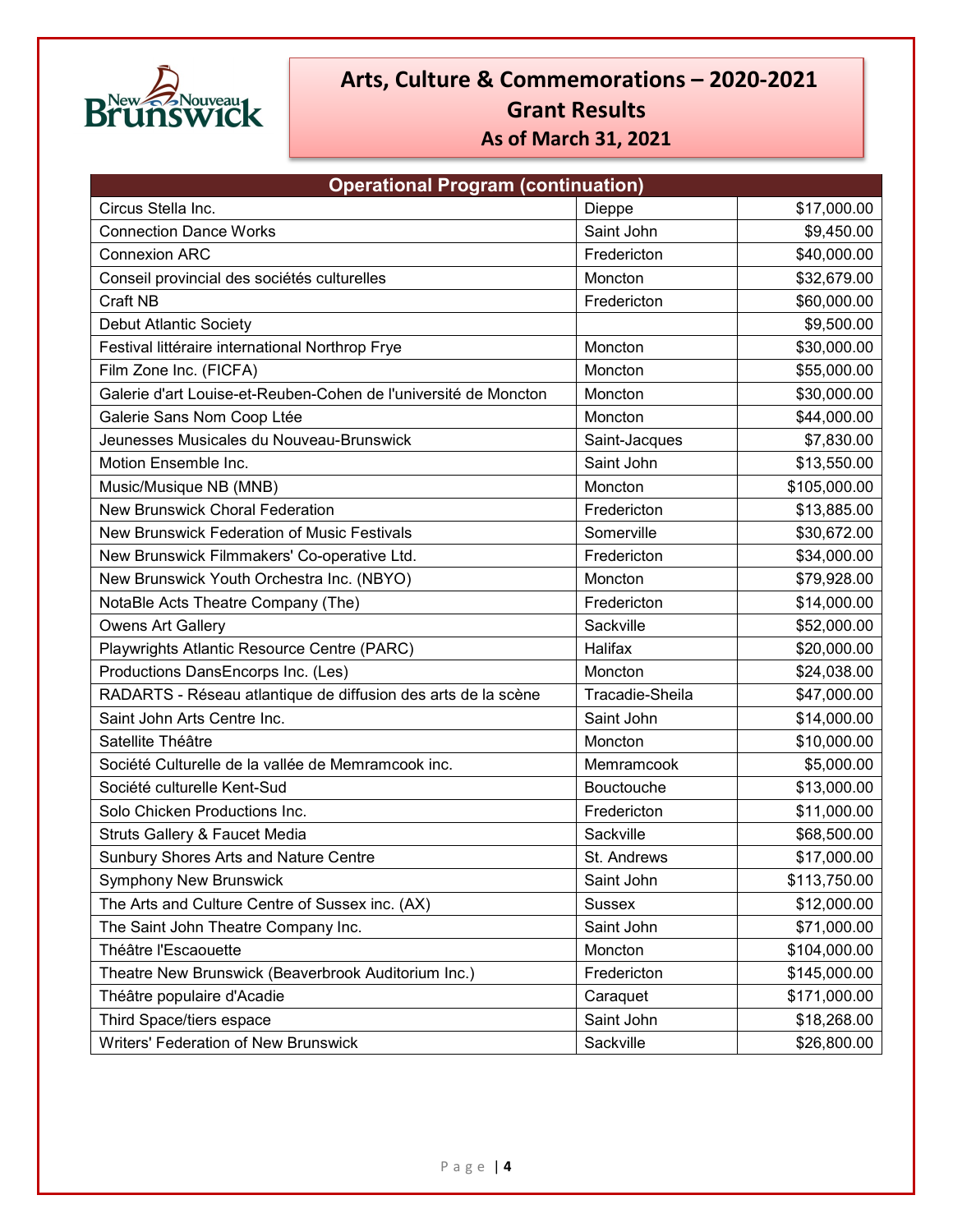

## **Strategic Initiatives Fund**

| <b>Non-Juried</b>                                                                        |                                 |                        |
|------------------------------------------------------------------------------------------|---------------------------------|------------------------|
| <b>Client</b>                                                                            | <b>Place</b>                    | <b>Total Disbursed</b> |
| ArtsLinkNB Interdisciplinary Arts Association of N.B. (IAANB)                            | Saint John                      | \$22,000.00            |
| Association acadienne des artistes professionnel.le.s. du N.-B.<br>(AAAPNB)              | Moncton                         | \$88,785.00            |
| Atelier Estampe Imago Inc.                                                               | Moncton                         | \$4,000.00             |
| <b>Atlantic Ballet of Canada</b>                                                         | Moncton                         | \$89,700.00            |
| <b>Atlantic Publishers Marketing Association</b>                                         |                                 | \$30,000.00            |
| Céleste Godin                                                                            | Moncton                         | \$2,000.00             |
| Chapel Street Editions Inc.                                                              | Woodstock                       | \$8,300.00             |
| Chocolate River Publishing Inc.                                                          | Riverview                       | \$2,097.25             |
| <b>Connection Dance Works</b>                                                            | Saint John                      | \$3,000.00             |
| <b>Connexion ARC</b>                                                                     | Fredericton                     | \$20,000.00            |
| Conseil provincial des sociétés culturelles                                              | Moncton                         | \$14,800.00            |
| Craft Alliance Atlantic Association / L'Association alliance métiers<br>d'art atlantique |                                 | \$23,875.00            |
| Educated beards Inc.                                                                     | Fredericton                     | \$4,500.00             |
| Équipe Bourque-Marchand-Roussel                                                          | Moncton                         | \$2,500.00             |
| Fédération des jeunes francophones du N.-B. (FJFNB)                                      | Moncton                         | \$35,500.00            |
| Festival littéraire international Northrop Frye                                          | Moncton                         | \$3,000.00             |
| Fredericton Playhouse Inc.                                                               | Fredericton                     | \$20,000.00            |
| Friends of Beaubears Island Inc.                                                         | Miramichi                       | \$5,000.00             |
| <b>Improvisation Nouveau-Brunswick</b>                                                   | Moncton                         | \$14,000.00            |
| La Société culturelle de Saint-François                                                  | Saint-François-de-<br>Madawaska | \$2,000.00             |
| Le Groupe de développement durable du Pays de Cocagne                                    | Cocagne                         | \$12,500.00            |
| Les Productions Fusion Productions                                                       | Dieppe                          | \$12,000.00            |
| Mawi'Art: Wabanaki Artist Collective                                                     | Fredericton                     | \$50,000.00            |
| Média arts Hub des arts médiatiques Inc.                                                 | Dieppe                          | \$20,000.00            |
| <b>New Brunswick Choral Federation</b>                                                   | Fredericton                     | \$2,500.00             |
| <b>Owens Art Gallery</b>                                                                 | Sackville                       | \$12,000.00            |
| <b>Productions Benoit Morier</b>                                                         | Moncton                         | \$11,000.00            |
| Productions DansEncorps Inc. (Les)                                                       | Moncton                         | \$37,500.00            |
| Production dans l'Dalo                                                                   | Moncton                         | \$10,000.00            |
| RADARTS - Réseau atlantique de diffusion des arts de la scène                            | Tracadie-Sheila                 | \$40,000.00            |
| Satellite Théâtre                                                                        | Moncton                         | \$67,300.00            |
| Société Culturelle de la Vallée de Memramcook                                            | Memramcook                      | \$10,000.00            |
| Solo Chicken Productions Inc.                                                            | Fredericton                     | \$10,000.00            |
| <b>Symphony New Brunswick</b>                                                            | Saint John                      | \$15,000.00            |
| The Saint John Theatre Company Inc.                                                      | Saint John                      | \$65,000.00            |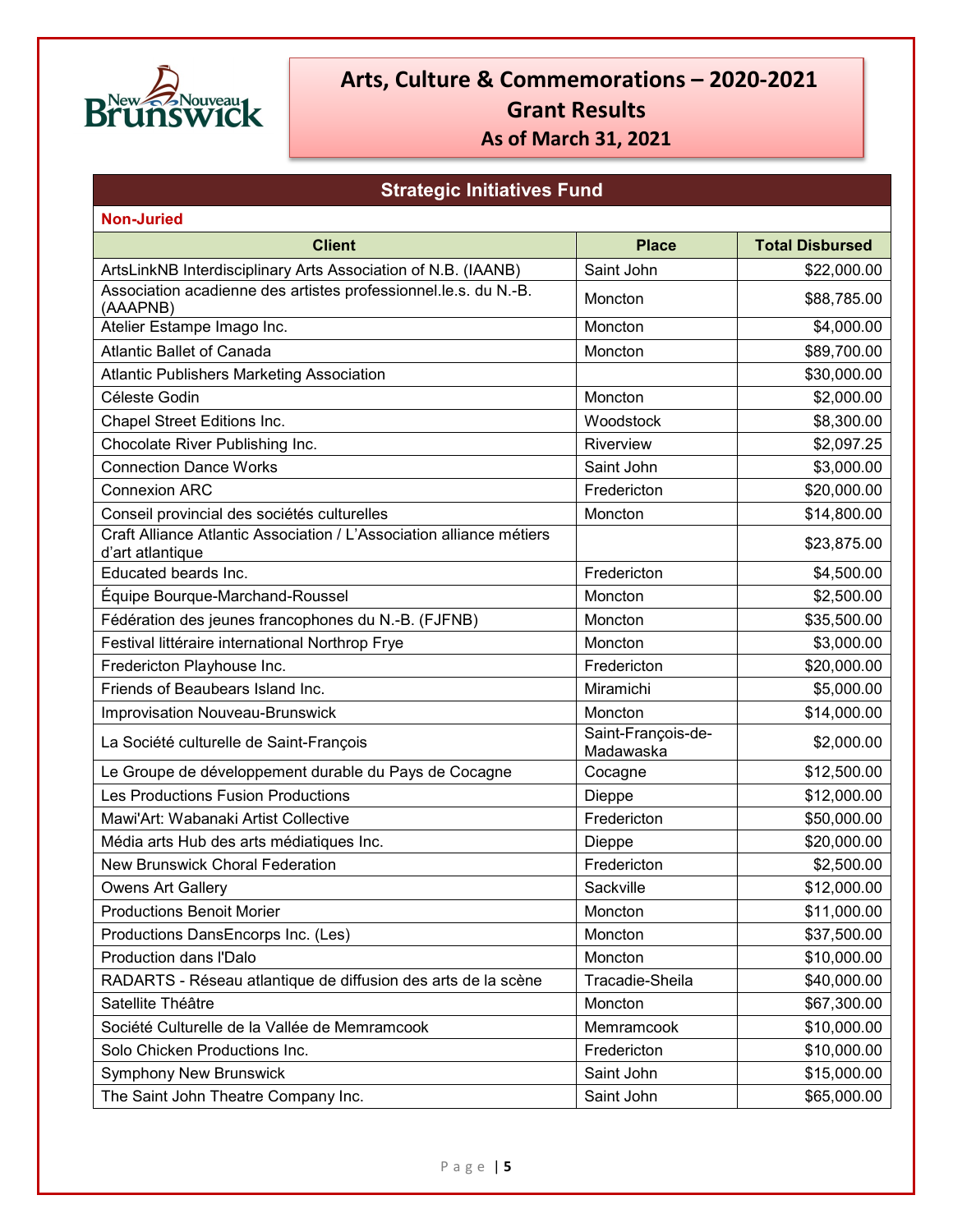

| <b>Strategic Initiatives Fund (continuation)</b>    |                 |             |
|-----------------------------------------------------|-----------------|-------------|
| Theatre New Brunswick (Beaverbrook Auditorium Inc.) | Fredericton     | \$4,000.00  |
| Third Space/tiers espace                            | Saint John      | \$8,000.00  |
| Ventus Machina Productions Inc.                     | <b>Dieppe</b>   | \$5,000.00  |
| Viva Shediac                                        | Grand-Barachois | \$2,000.00  |
| Words on Water Miramichi                            | Miramichi       | \$10,000.00 |

### **Touring and Presenting**

| Deadline: July 31, 2020 & November 15, 2020                   |                            |                        |
|---------------------------------------------------------------|----------------------------|------------------------|
| <b>Client</b>                                                 | <b>Place</b>               | <b>Total Disbursed</b> |
| Centre Culturel Aberdeen                                      | Moncton                    | \$14,500.00            |
| Conseil provincial des sociétés culturelles                   | Moncton                    | \$12,000.00            |
| Fredericton Outdoor Summer Theatre Calithumpians              | Fredericton                | \$14,000.00            |
| Fredericton Playhouse Inc.                                    | Fredericton                | \$10,000.00            |
| Galerie Sans Nom Coop Ltée.                                   | Moncton                    | \$14,000.00            |
| Live Bait Theatre Inc.                                        | Sackville                  | \$5,500.00             |
| Musique Saint-Joachim inc.                                    | <b>Bertrand</b>            | \$10,000.00            |
| RADARTS - Réseau atlantique de diffusion des arts de la scène | Tracadie-Sheila            | \$140,000.00           |
| Société culturelle Kent-Sud                                   | Bouctouche                 | \$14,000.00            |
| <b>Symphony New Brunswick</b>                                 | Saint John                 | \$13,500.00            |
| The Intangible Culture & Heritage Council of New Brunswick    | Sackville                  | \$7,500.00             |
| Théâtre Capitol Theatre Inc.                                  | Moncton                    | \$15,000.00            |
| Third Space/tiers espace                                      | Saint John                 | \$10,000.00            |
| <b>Ventus Machina Productions Inc</b>                         | Dieppe                     | \$15,000.00            |
| <b>Arts in Communities (AIC)</b>                              |                            |                        |
| <b>Non-Juried</b>                                             |                            |                        |
| <b>Client</b>                                                 | <b>Place</b>               | <b>Total Disbursed</b> |
| Blues d'la Baie Inc.                                          | Petit-Rocher               | \$4,000.00             |
| Capital Arts Support Inc.                                     | Fredericton                | \$9,000.00             |
| Carleton-Victoria Arts Council Inc.                           | Johnville                  | \$2,000.00             |
| Carrefour Communautaire Beausoleil Inc.                       | Miramichi                  | \$6,500.00             |
| Centre culturel de Caraquet Inc.                              | Caraquet                   | \$5,000.00             |
| Centre Jeunesses Musicales Canada de Dieppe                   | <b>Colpitts Settlement</b> | \$1,500.00             |
| CinéRelève Ltée.                                              | Shediac                    | \$7,000.00             |
| Coopérative Radio Restigouche                                 | Balmoral                   | \$2,500.00             |
| Early Music Studio of Saint John Inc.                         | Saint John                 | \$5,500.00             |
| Festival des arts visuels en Atlantique FAVA                  | Caraquet                   | \$8,500.00             |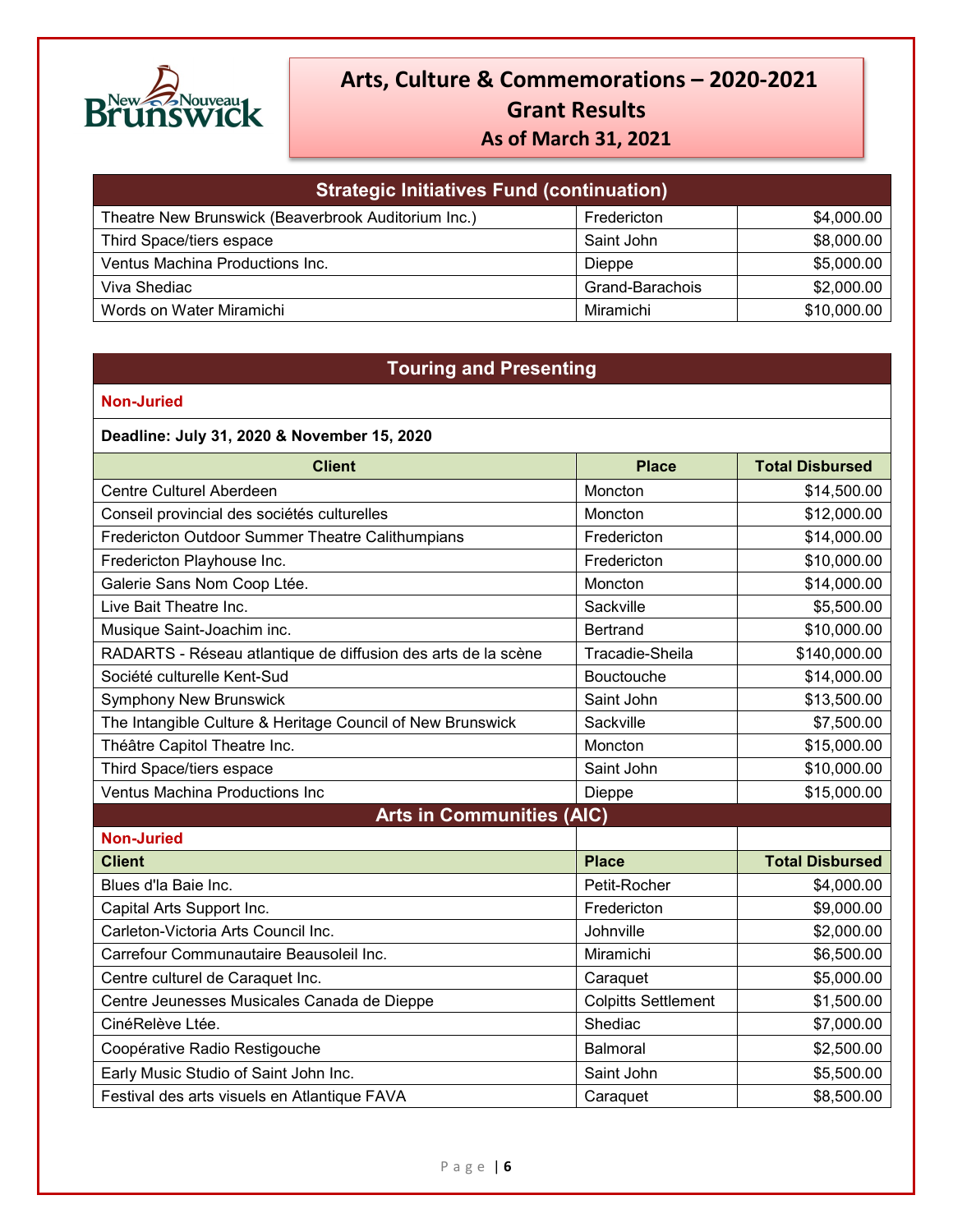

| Arts in Communities (AIC) (continuation)                   |                  |             |
|------------------------------------------------------------|------------------|-------------|
| Festival des Rameurs Inc.                                  | Petit-Rocher     | \$5,000.00  |
| Festival international de musique baroque de Lamèque       | Lamèque          | \$4,000.00  |
| Festival Voir Miscou et mourir inc.                        | Pointe-Alexandre | \$7,000.00  |
| Flourish Festival Inc.                                     | Fredericton      | \$8,500.00  |
| Fredericton Outdoor Summer Theatre Calithumpians           | Fredericton      | \$6,500.00  |
| <b>Harvest Jazz and Blues Festival</b>                     | Fredericton      | \$10,000.00 |
| HubCap Comedy Festival de l'humour Inc.                    | Moncton          | \$10,000.00 |
| Impulse Productions                                        | Hanwell          | \$2,000.00  |
| La Maison de la Culture Inc.                               | Shippagan        | \$5,500.00  |
| Les Arts Visuels de la Baie Inc.                           | Petit-Rocher     | \$5,000.00  |
| New Brunswick Country Showcase Inc.                        | Fredericton      | \$4,500.00  |
| <b>New Brunswick Summer Music Festival</b>                 | Fredericton      | \$8,000.00  |
| North Market Wharf Cultural Association                    | Saint John       | \$4,000.00  |
| Société culturelle de la Baie des Chaleurs Inc.            | Campbellton      | \$4,000.00  |
| Société du Monument-Lefebvre                               | Memramcook       | \$5,000.00  |
| Société historique de la Mer Rouge                         | Shediac          | \$7,000.00  |
| The Intangible Culture & Heritage Council of New Brunswick | Sackville        | \$10,000.00 |
| Town of Hampton                                            | Hampton          | \$4,500.00  |
| Ville de Shediac                                           | Shediac          | \$6,000.00  |

### **Commemorations & Celebrations**

| <b>Client</b>                                                         | <b>Place</b>                    | <b>Total Disbursed</b> |
|-----------------------------------------------------------------------|---------------------------------|------------------------|
| Collège communautaire du NB - Campus de Campbellton                   | Campbellton                     | \$1,020.00             |
| Fredericton Outdoor Summer Theatre (Calithumpians Theatre<br>Company) | Fredericton                     | \$5,000.00             |
| Friends of Beaubears Island Inc.                                      | Miramichi                       | \$30,000.00            |
| La Société culturelle de Saint-François                               | Saint-François-de-<br>Madawaska | \$600.00               |
| <b>Symphony New Brunswick</b>                                         | Saint John                      | \$12,000.00            |
| The Gregg Center for the study of War Society (UNB)                   | Fredericton                     | \$25,000.00            |
| Village de Balmoral                                                   | <b>Balmoral</b>                 | \$2,200.00             |